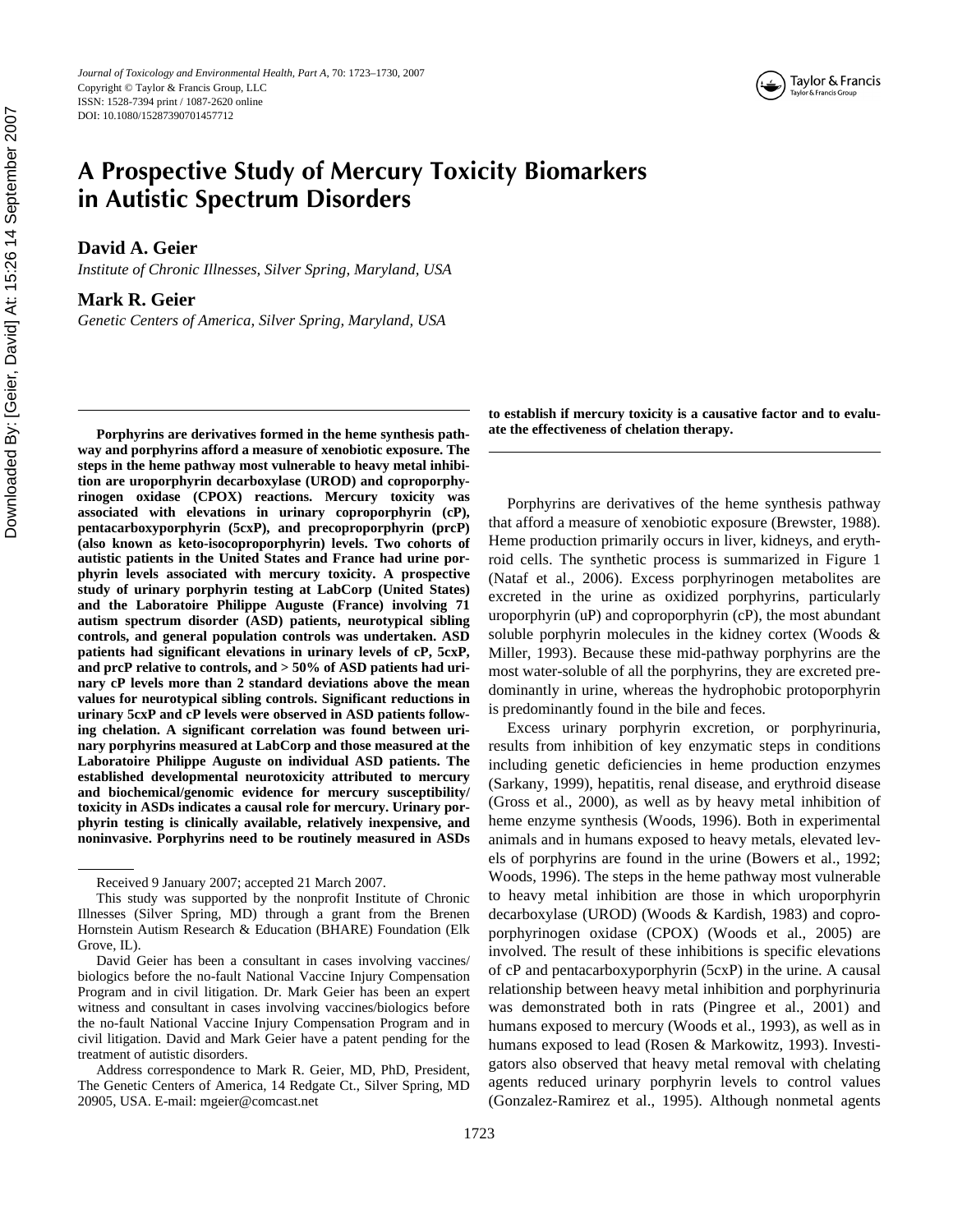

**FIG. 1.** A summary of the heme synthesis pathway and major urinary metabolites (Nataf et al., 2006). Porphyrinogens appear in urine as porphyrin derivates (right). Heavy metals can result in increased urinary pentaporphyrin, precoproporphyrin, and coproporphyrin by inhibiting uroporphyrinogen decarboxylase (UROD) and/or coproporphyrinogen oxidase (CPOX); urinary uroporphyrin is not reported to alter with inhibition of these enzymatic steps.

targeting the heme pathway also elevate urinary porphyrin levels (Daniell et al., 1997), precoproporphyrin (prcP) (also known as keto-isocoproporphyrin) is produced by in vivo conversion of pentacarboxyporphyrinogen under pressure of heavy metal interference (Woods et al., 2005; Heyer et al., 2006), providing, in particular, a specific porphyrin marker for mercury exposure (Woods, 1995).

Recently, a cohort of autistic patients from France (Nataf et al., 2006) and a cohort of autism spectrum disorder (ASD) patients from the United States (Geier and Geier, 2006d) exhibited urinary porphyrin patterns indicative of mercury toxicity. Following utilization of two independent labs (France, Laboratoire Philippe Auguste, and United States, LabCorp), lab results showed that autistic and ASD patients had two- to threefold significantly increased urinary levels of 5cxP, prcP, and cP relative to controls. Furthermore, it was observed that chelation therapy among autistic and ASD patients significantly lowered urinary levels of cP and prcP.

The purpose of the present study was to conduct an expanded assessment of urinary porphyrin levels among ASD patients, and to compare and contrast urinary porphyrin patterns reported by two clinical labs, Laboratoire Philippe Auguste and LabCorp, on an expanded cohort of U.S. ASD patients.

#### **MATERIALS AND METHODS**

The Institutional Review Board (IRB) of the Institute for Chronic Illnesses (Office for Human Research Protections, U.S. Department of Health and Human Services IRB number: IRB00005375) approved the present study.

#### **Subjects**

Study subjects were consecutive patients with ASDs who prospectively presented to the Genetic Centers of America for outpatient genetic evaluations from 2005 to 2006. Each patient was previously diagnosed by a physician with an ASD based upon the *Diagnostic and Statistical Manual of Mental Disorders, Fourth Edition* (DSM–IV) criteria. In total, 71 patients with ASDs were identified. Table 1 summarizes the overall profile of the patients with ASDs examined in the present study. Each patient's medical record was reviewed to assess chelation status. Patients were considered unchelated if they had never been chelated. Chelated patients were those who had received chelation therapy (e.g., *meso*-2,3-dimercaptosuccinic acid [DMSA] or 2,3-dimercapto-1-propanesulfonic acid [DMPS]) that lasted longer than 3 mo and who had their chelation therapy documented in their medical records. Each patient was also tested to exclude those with brain structural abnormalities (computed tomography [CT] or magnetic resonance imagery [MRI] head scans) from the present study. In addition, lab testing was conducted on each patient, and all were determined to be negative for fragile X syndrome, chromosomal abnormalities (structural and numeric), subtelomere chromosome rearrangements, Prader–Willi syndrome/Angelman, urine organic acid abnormalities, and Rett syndrome (LabCorp).

#### **Evaluation**

In total, 63 ASD patients were tested by the CLIAcertified LabCorp for urine porphyrin markers (urine porphyrin analysis was conducted using high-pressure liquid chromatography with fluorometric detection), including uP, heptacarboxyporphyrin (7cxP), hexacarboxyporphyrin (6cxP), 5cxP, and cP (type I) (Ford et al., 1981). Additionally, 23 ASD patients were also tested by the ISO-certified Laboratoire Philippe Auguste for urine porphyrin markers (urine porphyrin analysis was conducted using high-pressure liquid chromatography with fluorometric detection), including uP, 7cxP, 6cxP, 5cxP, prcP, and cP (types I and III) (Bowers et al., 1992).

### **Controls**

Age-, gender-, and race-matched neurotypical siblings of ASD patients were used as controls. Table 1 summarizes the overall profile of the sibling controls examined in the present study. Each sibling control was tested by LabCorp for urine porphyrin markers, including uP, 7cxP, 6cxP, 5cxP, and cP. In addition, consecutive patients without neurodevelopmental disorders were also used as general population controls. Table 1 summarizes the overall profile of the general population controls examined in the present study. Each general population control was tested by Laboratoire Philippe Auguste for urine porphyrin markers, including uP, 7cxP, 6cxP, 5cxP, prcP, and cP.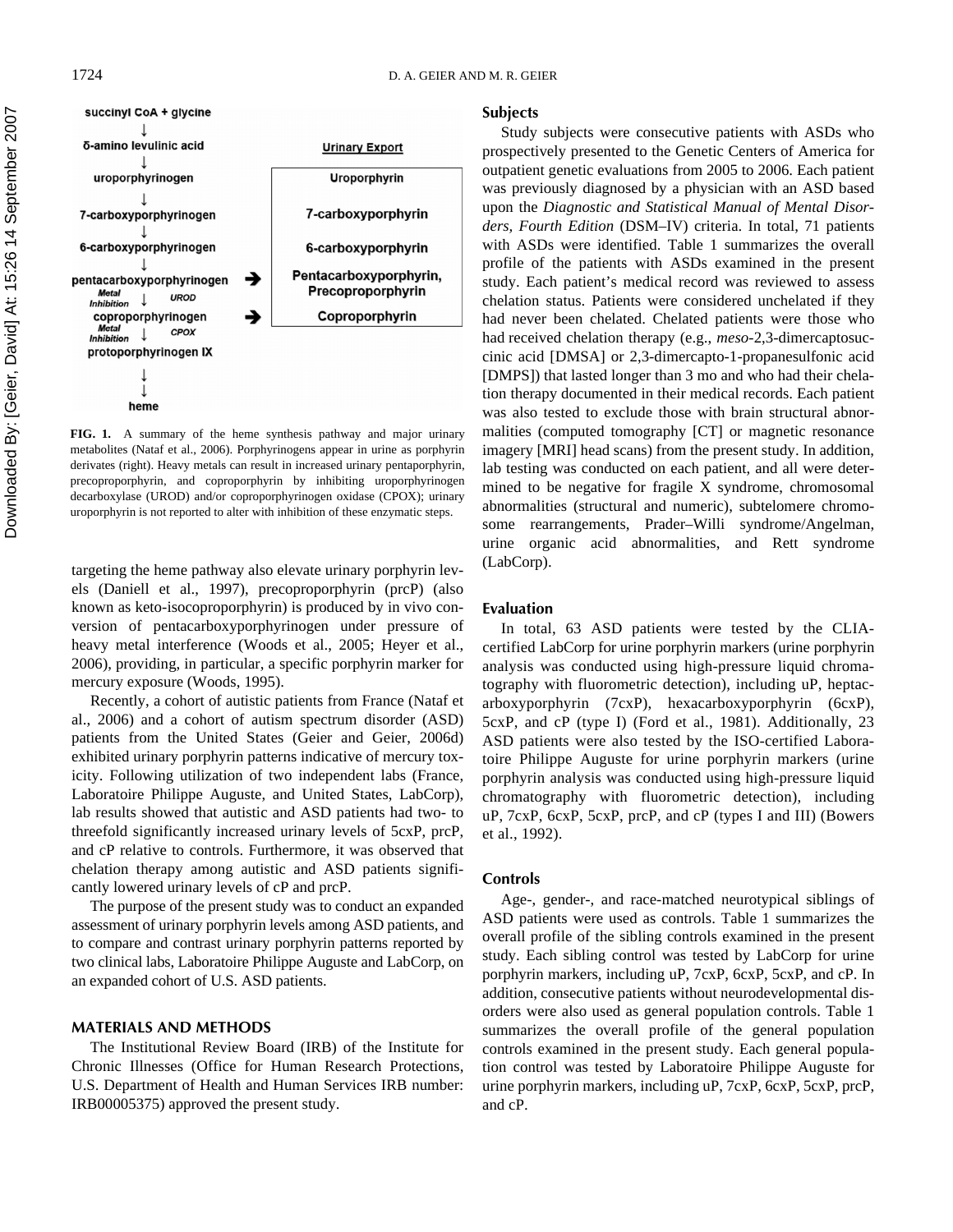| <b>TABLE 1</b>                                                                           |
|------------------------------------------------------------------------------------------|
| Study Group Profile of Patients Examined in This Study Who Presented for Outpatient Care |
| to the Genetic Centers of America                                                        |

| Parameter                                      | Autistic group   | Sibling control  | General population<br>control group |  |
|------------------------------------------------|------------------|------------------|-------------------------------------|--|
|                                                |                  | group            |                                     |  |
| Number of males/females<br>(male/female ratio) | 63/8(7.9:1)      | $7/2$ (3.5:1)    | $3/2$ (1.5:1)                       |  |
| Median age in years (range)                    | $9(3-22)$        | $12(3-20)$       | $36(20-59)$                         |  |
| Median year of birth (range)                   | 1997 (1983–2001) | 1993 (1985-2002) | 1966 (1946–1985)                    |  |
| Autism $(n)$                                   | 49.3% (35)       | <b>NA</b>        | <b>NA</b>                           |  |
| Autism spectrum disorders $(n)^a$              | 50.7% (36)       | <b>NA</b>        | <b>NA</b>                           |  |
| Racial demographic                             |                  |                  |                                     |  |
| Caucasians $(n)$                               | 84.5% (60)       | 89.9% (8)        | $100\%$ (5)                         |  |
| Minorities $(n)^b$                             | $15.5\%$ (11)    | $11.1\%$ (1)     | $0\%$ (0)                           |  |
| Residence                                      |                  |                  |                                     |  |
| East Coast $(n)$                               | 56.3% (40)       | $67.7\%$ (6)     | $90\%$ (4)                          |  |
| Central $(n)$                                  | 29.6% (21)       | $22.2\%$ (2)     | $10\%$ (1)                          |  |
| West Coast $(n)$                               | $14.1\%$ (10)    | $11.1\%$ (1)     | (0)                                 |  |
| <b>Treatment status</b>                        |                  |                  |                                     |  |
| Previously chelated <sup><math>c</math></sup>  | 43.7% (31)       | $0\%$ (0)        | $0\%$ (0)                           |  |
| Previously unchelated                          | 56.3% (40)       | $100\%$ (9)      | $100\%$ (5)                         |  |

*Note*. NA, not applicable.

*a* Includes patients only diagnosed with pervasive developmental delay–not otherwise specified (PDD-NOS) or Asperger's disorder.

*b* Minorities include Blacks, Indians, and Orientals.

*c* Patients past medical history indicated that they had previously received chelation treatment for > 3 mo prior to the collection of urine porphyrin sample.

#### **Lab Specimens**

All the samples tested for porphyrins were light-protected and from first morning urine collections. The samples tested by the two labs were from different urine collections.

#### **Statistical Analyses**

In the present study, urinary porphyrin levels were evaluated among unchelated ASD patients in comparison to age-, gender-, and race-matched sibling controls (LabCorp testing). The urinary porphyrin levels were examined among unchelated ASD patients in comparison to chelated ASD patients (Lab-Corp testing). Since urinary porphyrin levels were similar among chelated ASD patients and matched sibling controls, urinary prophryin levels were also compared among unchelated ASD patients in comparison to the composite results for chelated ASD patients and matched sibling controls (LabCorp testing). Finally, urinary porphyrin levels were compared among unchelated ASD patients in comparison to general population controls (Laboratoire Philippe Auguste testing). The null hypothesis for each of these comparisons was that the groups examined should have similar urinary porphyrin levels. The nonparametric Mann–Whitney *U*-test statistic was utilized to determine statistical significance for each of these statistical tests.

In addition, the plotted interrelationship between urinary cP levels measured at LabCorp (μg cP/L) and the results reported by Laboratoire Philippe Auguste (nmol cP/nmol uP) was evaluated for some individual ASD patients. The null hypothesis was that the slope of the line would be equal to zero. The simple linear regression test statistic was utilized to determine statistical significance.

For all statistical tests in the present study, a two-tailed *p* value ≤.05 was considered statistically significant, and the statistical package contained in StatsDirect (Version 2.4.2) was employed.

#### **RESULTS**

Table 2 summarizes the overall urinary porphyrin results from the LabCorp testing examined in the present study. The mean urinary 5cxP levels reported were significantly elevated among unchelated ASD patients in comparison to chelated ASD patients (ratio  $= 1.6$ ) and to the chelated ASD patients plus the sibling controls (ratio  $= 1.6$ ). Additionally, it was found that mean urinary cP levels were significantly increased among unchelated ASD patients in comparison to the chelated ASD patients (ratio  $= 1.8$ ) and to the sibling controls (ratio  $=$ 1.9), and to the chelated ASD patients plus the sibling controls (ratio  $= 1.8$ ). It was also observed that when comparing the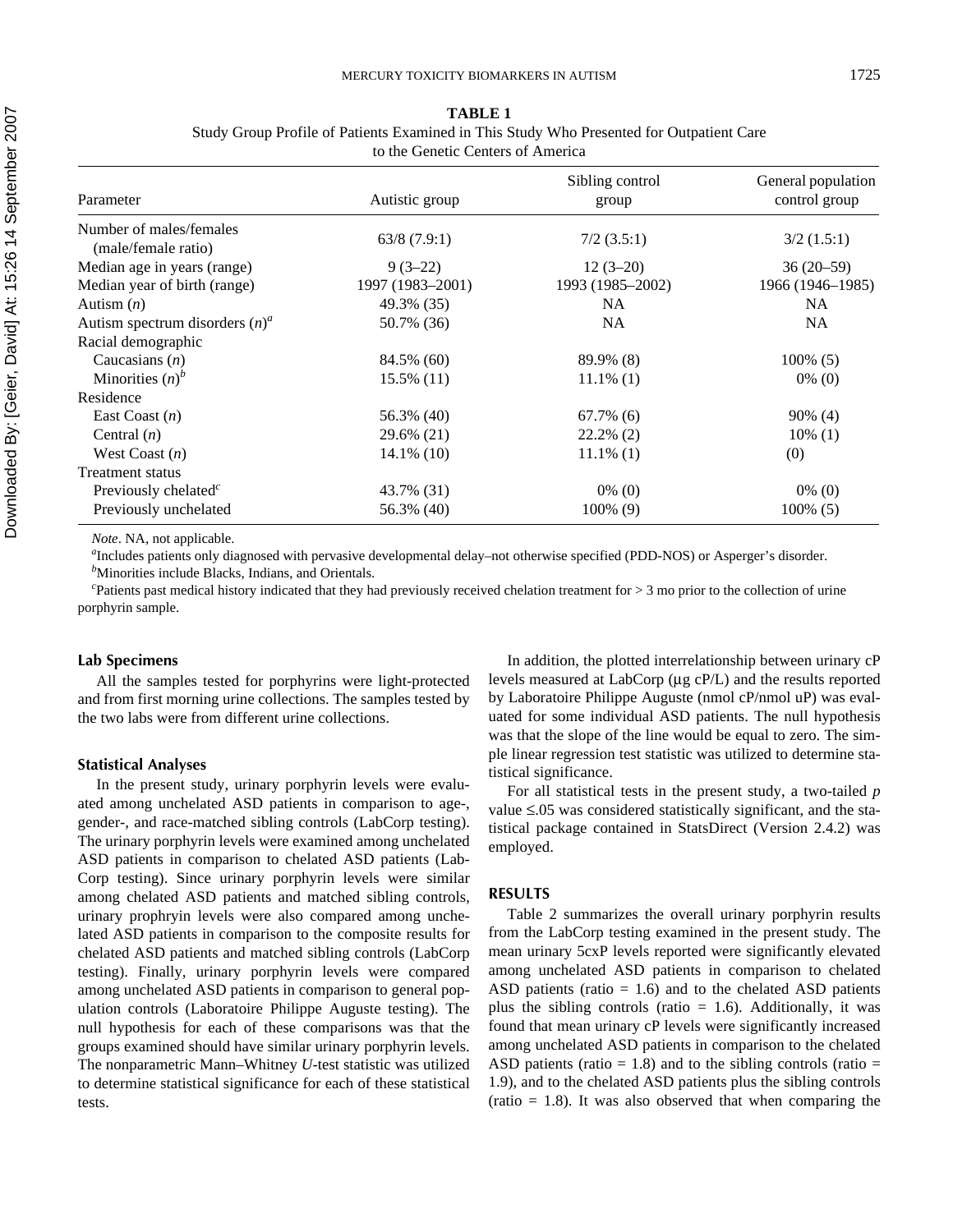Downloaded By: [Geier, David] At: 15:26 14 September 2007

Downloaded By: [Geier, David] At: 15:26 14 September 2007

| Population examined                    | $uP^a(\mu g/L)$   | $7cxP (\mu g/L)$ | $6cxP(\mu g/L)$ | $5cxP(\mu g/L)$       | $cP(\mu g/L)$           |  |
|----------------------------------------|-------------------|------------------|-----------------|-----------------------|-------------------------|--|
| Unchelated ASD $(n = 37)$              | $28.51 \pm 38.37$ | $3.7 \pm 7.16$   | $1.97 \pm 4.56$ | $1.57 \pm 1.04^{b,c}$ | $29.97 \pm 19.1^{d,ef}$ |  |
| Chelated <sup>8</sup> ASD ( $n = 26$ ) | $15.54 \pm 17.67$ | $2.54 \pm 2.85$  | $1.08 \pm 2.67$ | $1 \pm 0.85$          | $16.46 \pm 9.51$        |  |
| Sibling controls $(n = 9)$             | $16.89 \pm 21.6$  | $2.89 \pm 3.18$  | $0.44 \pm 0.53$ | $1 \pm 0.5$           | $16.22 \pm 4.32$        |  |
| Chelated $ASD + sibling$               | $15.89 \pm 18.43$ | $2.63 \pm 2.89$  | $0.91 \pm 2.32$ | $1 \pm 0.77$          | $16.4 \pm 8.42$         |  |
| controls $(n = 35)$                    |                   |                  |                 |                       |                         |  |

**TABLE 2** A Summary of the Overall Urinary Porphyrin Data From LabCorp Testing Examined in This Study

*Note*. The nonparametric Mann–Whitney *U*-test statistic (two-sided *p* value) was employed; uP = uropoprhyrin; 7cxP = heptacarboxyporphyrin;  $6cxP = hexacarboxyporphyrin$ ;  $5cxP = pentacarboxyporphyrin$ ;  $cP = coproporphyrin$ .

*a* Mean ± standard deviation.

*b* There was a significant difference between the unchelated ASD patients in comparison to chelated ASD patients (*p* < .05).

<sup>c</sup>There was a significant difference between the unchelated ASD patients in comparison to the chelated ASD patients + sibling controls ( $p < .05$ ).

 $d$ There was a significant difference between the unchelated ASD patients in comparison to the chelated ASD patients ( $p$  < 0.05).

*e* There was a significant difference between the unchelated ASD patients in comparison to the sibling controls (*p* < 0.05).

*f* There was a significant difference between the unchelated ASD patients in comparison to the chelated ASD patients + sibling controls ( $p < 0.05$ ). *g* Patients past medical history indicated that they had previously received chelation treatment for > 3 months prior to the collection of urine porphyrin sample.

ratios of urinary micrograms cP per microgram uP that unchelated ASD patients (overall mean = 3.54) had a relative 1.8-fold increase in comparison to sibling matched controls (overall mean  $= 1.92$ ) and had a relative 1.7-fold increase in comparison to chelated ASD patients (overall mean = 2.09). Furthermore, it was determined that 54% of the unchelated ASD patients evaluated had urinary cP levels greater than 2 standard deviations above the sibling control urinary cP level. All the other urinary porphyrin levels reported were similar among the patient groups evaluated.

Table 3 summarizes some of the urinary porphyrin data from the Laboratoire Philippe Auguste test results for the unchelated ASD patients  $(n = 11)$  evaluated in the present study in comparison to the general population controls  $(n = 5)$  and the lab reference ranges. These unchelated ASD patients had significant increases in urinary concentrations of prcP/uP (ratio  $=$  4.6) and cP/uP (ratio  $=$ 4.8) relative to the general population controls, and they had overall mean urinary concentrations of prcP/uP and cP/uP outside the lab reference ranges. In contrast, unchelated ASD patients and the general population controls had similar urinary concentrations of 7cxP/uP, and the unchelated ASD patients showed overall mean urinary concentrations of 7cxP/uP within the lab reference range.

Figure 2 summarizes the relationship between urinary cP levels reported by LabCorp (μg cP/L) and the cP levels reported by Laboratoire Philippe Auguste (nmol cP/nmol uP) for individual ASD patients. There was a significant correlation between urinary cP levels measured at the two laboratories for the individual ASD patient's test results ( $R^2 = .86$ ). Even when the highest cP value from Figure 2 was omitted, the correlation between the two laboratories was significant  $(R^2 = .45)$ .

#### **DISCUSSION**

The epidemiological methods employed in the present study attempted to minimize the possibility of chance or confounding. First, consecutive prospective ASD patients that presented to the Genetic Centers of America for genetic/developmental evaluations were examined. Children were selected in this fashion so as to minimize the potential for any selection biases

| Population examined                     | $7cxP/uP^a$ (nmol/nmol) | $prcP/uP$ (nmol/nmol) | $cP/uP$ (nmol/nmol)            |  |
|-----------------------------------------|-------------------------|-----------------------|--------------------------------|--|
| Unchelated ASD $(n = 11)$               | $0.22 \pm 0.10$         | $1.67 \pm 2.8^b$      | $26.66 \pm 49.19$ <sup>c</sup> |  |
| General population controls ( $n = 5$ ) | $0.17 \pm 0.03$         | $0.36 \pm 0.09$       | $5.56 \pm 1.48$                |  |
| Laboratory reference range              | $(0.17 - 0.25)$         | $(0.3-0.6)$           | $(5.55 - 7.14)$                |  |

**TABLE 3**  Summary of the Overall Urinary Porphyrin Data From Laboratoire Philippe Auguste Testing Examined in This Study

*Note*. The nonparametric Mann–Whitney *U*-test statistic (two-sided *p* value) was employed; uP = uropoprhyrin; 7cxP = heptacarboxyporphyrin;  $preP = precoprophyrin$ ;  $cP = copropopypirin$ .

*a* Mean ± standard deviation.

*b* There was a significant difference between the unchelated ASD patients in comparison to the general controls ( $p < .05$ ).

There was a significant difference between the unchelated ASD patients in comparison to the general population controls  $(p < .05)$ .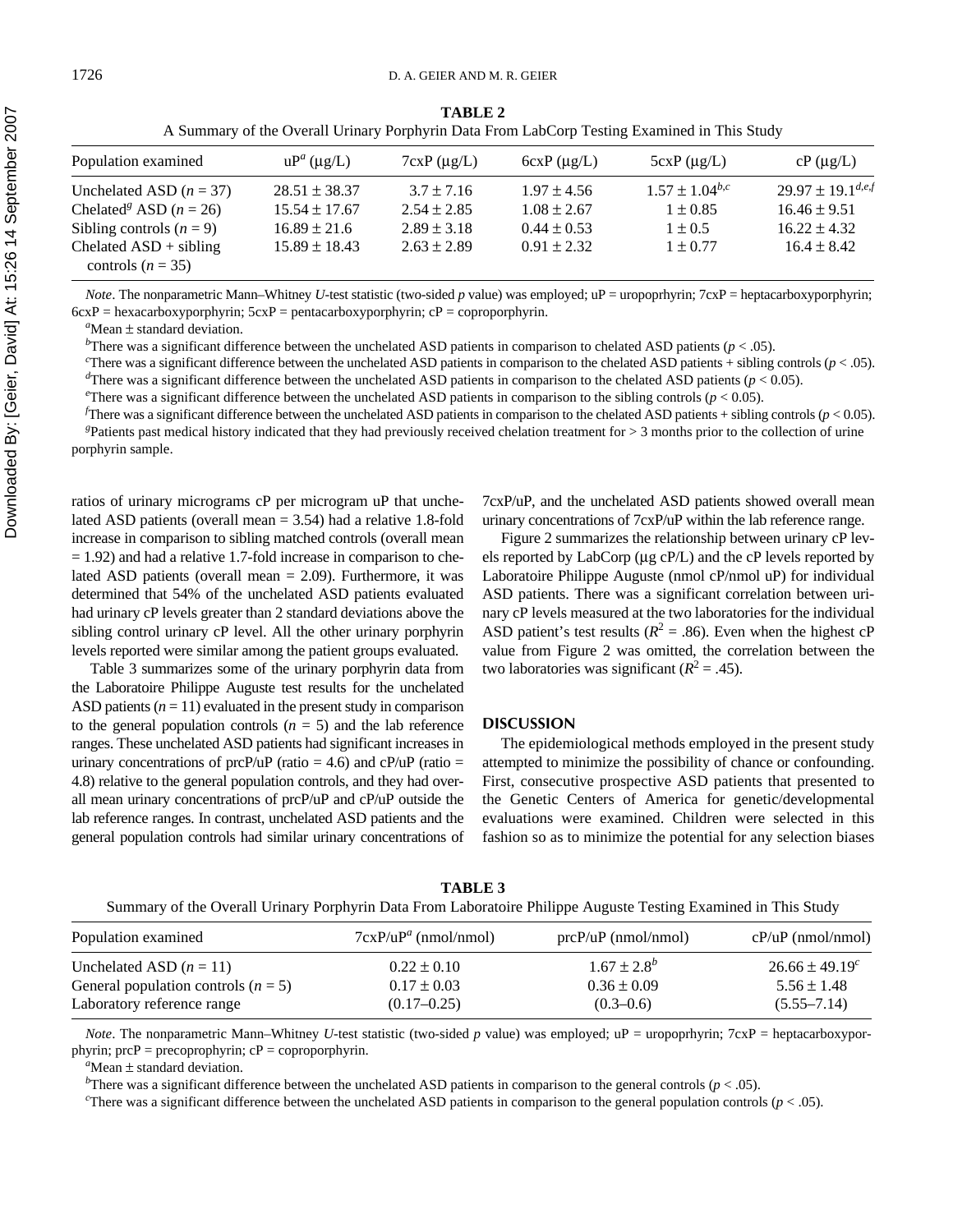

**FIG. 2.** Summary of the relationship between urinary cP levels measured at LabCorp (μg cP/L) in comparison Laboratoire Philippe Auguste (nmol cP/ nmol uP) for individual autistic patients ( $n = 14$ ); cP = coproporphyrin, uP = uroporphyrin.

in the ASD patients examined. Second, as controls, the urines from age-, gender-, and race-matched neurotypical siblings were examined. The neurotypical ASD sibling controls utilized were selected to minimize potential confounders and to provide a conservative estimate for potential background urinary porphyrin markers. They were selected so as to minimize unique household factors that might be associated with increased porphyrin levels in ASD patients. The values observed for urinary porphyrin markers in the sibling controls employed in the present study were consistent with those observed in previous studies examining similarly aged children (Nataf et al., 2006), although the sibling controls examined in the present study had somewhat higher levels of cP than those previously reported. This may indicate that non-ASD siblings share at least some common susceptibility/exposure factors with their affected ASD siblings, and, as a result, may have helped to minimize the magnitude of the associations observed between ASDs and urinary 5cxP and cP levels observed in the present study. In addition to sibling controls, ASD patients who had received chelation therapy for more than 3 mo were also utilized as controls. It was observed that ASD patients who received chelation therapy for more than 3 mo had urinary porphyrin levels similar to those of sibling controls, and hence consistent quantitative increased urinary 5cxP and cP levels similar to those observed for sibling controls. This consistency of observation helps to minimize the possibility that the present results were simply the result of chance or confounding. Third, two distinct methods of reporting urinary porphyrin levels were used by two separate labs, which further minimizes the effects of chance or confounding. Both laboratories analyzing urinary porphyrin samples in the present study found that the urinary porphyrin metabolites associated with mercury toxicity (i.e., 5cxP, prcP, and cP) were significantly elevated in unchelated ASD patients in comparison to controls, whereas other urinary porphyrin metabolites, not associated with mercury toxicity (i.e., uP, 7cxP, and 6cxP), were measured at similar levels in unchelated ASD patients, chelated ASD patients, and controls. Finally, the nonparametric Mann–Whitney *U*-test statistic was employed for statistical testing in the present study. Because the nonparametric Mann–Whitney *U*-test statistic makes minimal assumptions regarding the distribution of the data examined, it provides conservative statistical estimates. Additionally, a twosided *p*-value of  $\leq$  .05 was considered statistically significant.

In considering the results of the present study, the urinary porphyrin patterns observed among the ASD patients tested are consistent with previous observations reported in cohorts of ASD patients in the United States (Geier & Geier, 2006d) and autism patients in France (Nataf et al., 2006). Notably, all three studies reported that autism or ASD patients had significantly increased urinary levels of 5cxP, prcP, and/or cP in comparison to controls. Moreover, all three studies found that >50% of the unchelated autistic or ASD patients had urinary cP levels more than 2 standard deviations above the control mean. Additionally, all three studies reported that chelation therapy given to the mercury-intoxicated autism or ASD patients resulted in significant reductions in urinary porphyrin levels associated with increased body burdens of mercury.

In addition to previous studies examining urinary porphyrin patterns in ASD patients, a series of other studies attempted to assess the body burden of heavy metals in ASDs. Bradstreet et al. (2003) examined urinary heavy metal concentrations following therapy for 3 days with DMSA, a U.S. Food and Drug Administration (FDA)-approved chelating agent, in children with ASDs in comparison to matched controls. Overall, urinary mercury concentrations were about threefold higher in children with ASDs than in neurotypical controls. In contrast, similar urinary cadmium and lead concentrations were observed between children with ASDs and those used as controls.

A case series of ASD patients who had normal development for the first year of life and subsequently, following significant exposure to medicinal sources of mercury, underwent regressions into autistic disorders between their first and second birthdays was evaluated (Geier & Geier, 2007a). It was observed that, following chelation therapy, each of these ASD patients presented with significantly elevated concentrations of mercury in their urine, feces, and/or hair samples. Additionally, it was observed in two clinical trials that chelation therapy, in addition to significantly increasing urinary concentrations of heavy metals (including mercury), resulted in significant neuropsychological testing improvements in ASD patients (Geier & Geier, 2006b; Lonsdale et al., 2002).

Adams et al. (2007) evaluated baby teeth as a measure of cumulative exposure to toxic metals during fetal development and early infancy in autistic children relative to matched controls. The reported mean mercury level in baby teeth from autistic children (mean =  $0.15 \pm 0.11$  ppm) was 2.1-fold higher than the mean for the controls (mean =  $0.07 \pm 0.06$  ppm),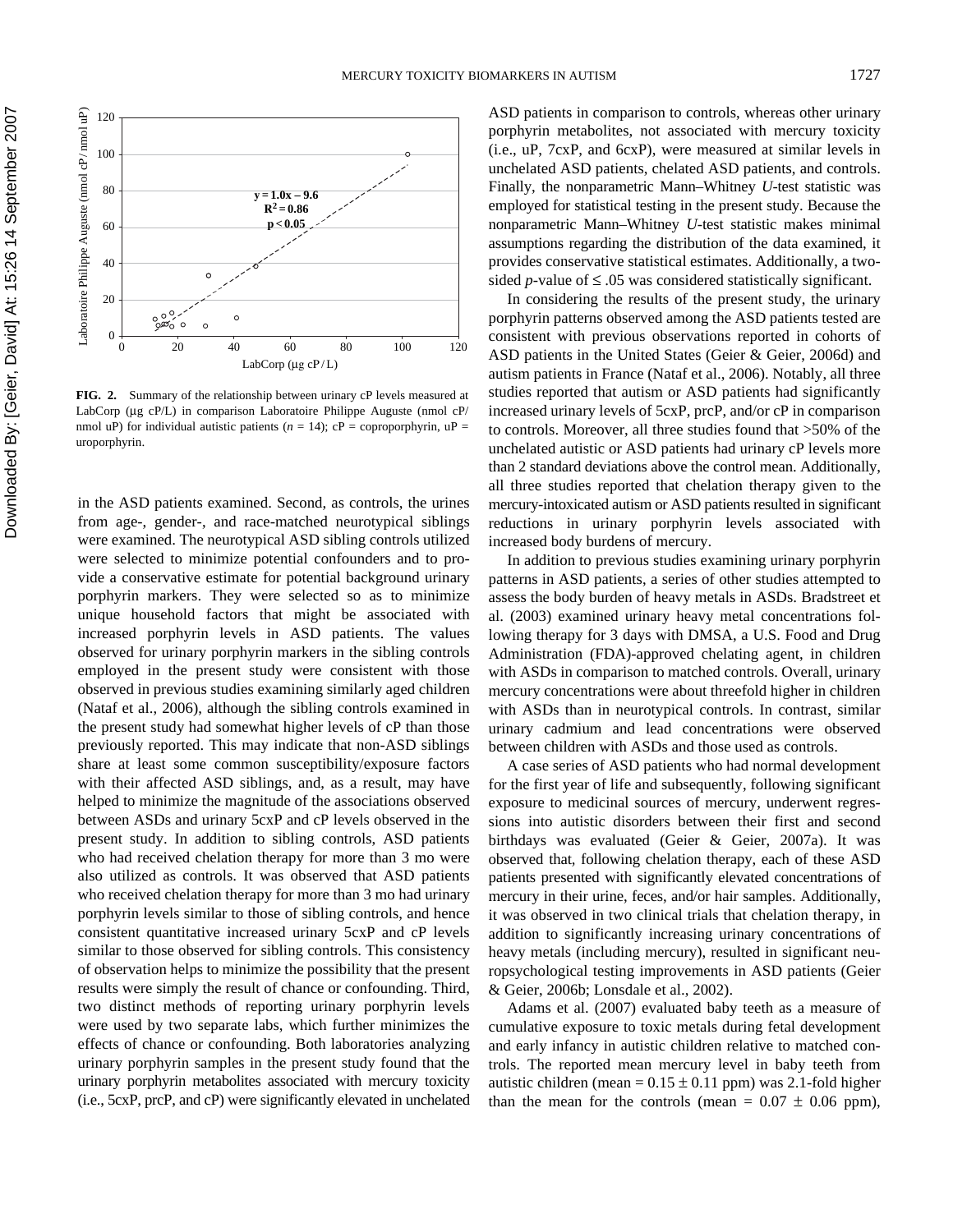

**FIG. 3.** Relationship between urinary porphyrins and mercury body burden in autistic disorders. Urinary porphyrin concentrations are shown to vary quantitatively with pre- and postchelation mercury body burden and to have an inverse correlation with urinary mercury content.

whereas lead and zinc levels were similar in both groups. These investigators concluded that, on mean, autistic children had a higher body burden of mercury during fetal/infant development than neurotypical children.

Figure 3 summarizes the apparent overall relationship between urinary porphyrins and mercury body burden in ASDs. The recorded ASD urinary porphyrin concentrations were reported to vary quantitatively with pre- and postchelation mercury body burden and to have an inverse correlation with urinary mercury content.

In previous studies, ASD patients were observed to show biochemical and genomic susceptibilities to mercury toxicity. The neurotoxicity of mercury is associated with depletion of glutathione. Mercury binds to cysteine thiol (-SH) groups on intracellular proteins and inactivates their functions. The cysteine -SH group of glutathione binds mercury and protects essential proteins from functional inactivation. Glutathione is the major mechanism for mercury excretion. Individuals with genetic deficiencies in glutathione synthesis are less able to excrete mercury, making them more sensitive to its adverse effects (James et al., 2005). Holmes et al. (2003) reported that autistic children had on mean significantly higher in utero exposure to mercury but showed significantly decreased mercury levels in first baby haircut samples than did matched normal controls. This paradoxical result only may be explained

by differential rates of pre- and postnatal mercury elimination in autistic and normal children. Furthermore, it was observed that, within the autistic group, mercury levels in the hair samples tested varied significantly across mildly, moderately, and severely autistic children, with mean group levels of 0.79, 0.46, and 0.21 ppm, respectively. In contrast, the mercury levels in the hair samples from the controls correlated significantly with sources of mercury exposure, including the number of the maternal amalgam fillings during pregnancy, as well as with exposure to mercury from Rho(D) immune globulins administered during pregnancy. These correlations were completely absent in the autistic group.

A series of studies revealed a signature transsulfuration metabolic imbalance present in many autistic children, characterized by significant reductions in blood cysteine, sulfate, total glutathione, and reduced glutathione levels relative to controls, which may be the result of increased mercury exposure (preand postnatal) and also would make ASD patients particularly susceptible to the harmful effects of mercury exposure (Environmental Working Group, 2004; Geier & Geier, 2006a; James et al., 2004; 2006; Waring et al., 1997). Additionally, Walker et al. (2006) showed that cultured lymphocytes from ASD patients, when challenged with a zinc compound, responded by a marked upregulation of metallothioneins (at least nine different metallothioneins were overexpressed),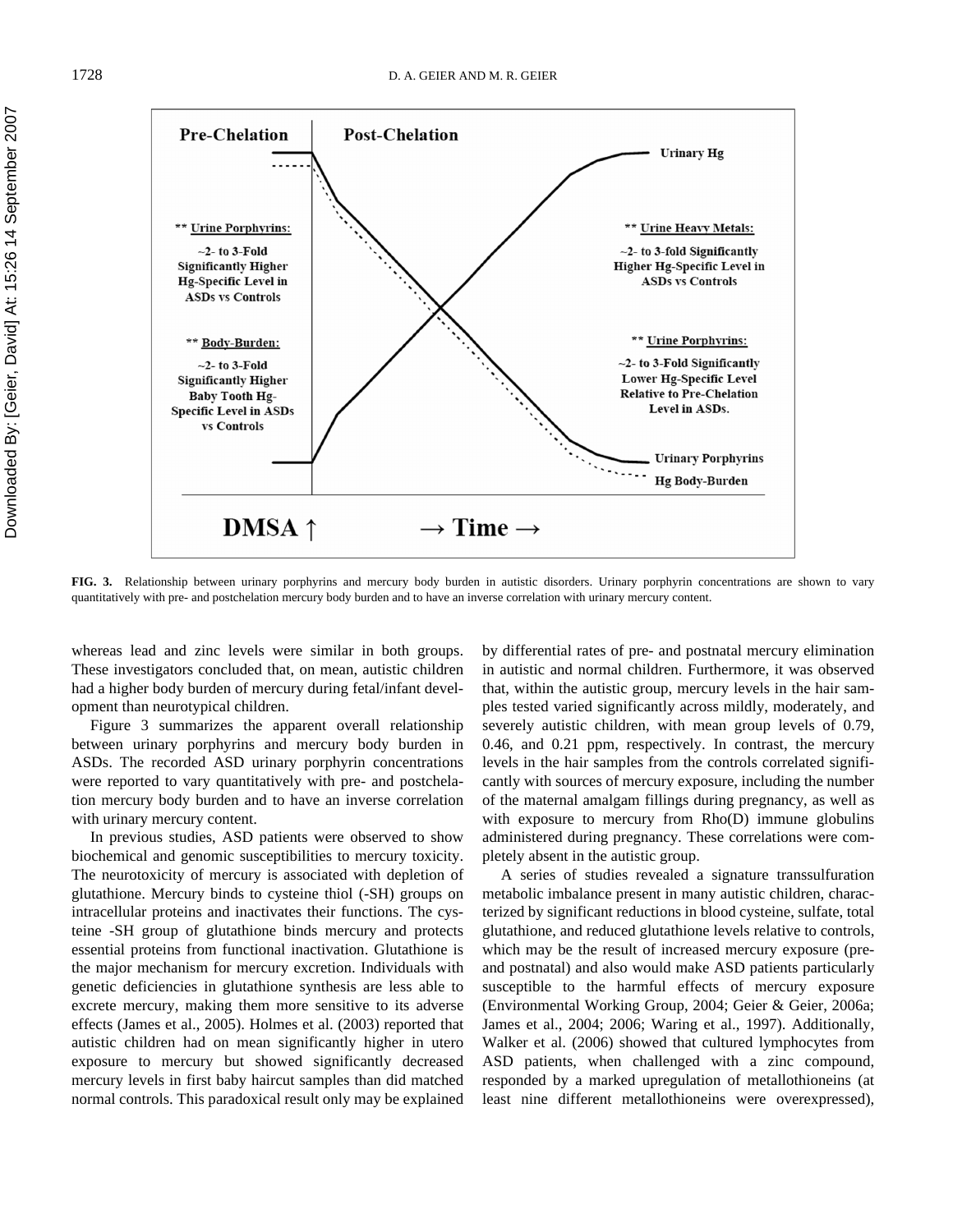while such cells when challenged with an organic mercury compound responded by upregulating numerous heat-shock proteins but, significantly, not metallothioneins.

Several recent studies also associated mercury exposure with ASDs (including identifying markers of mercury-mediated oxidative stress in ASDs; Chauhan & Chauhan, 2006; Kern & Jones 2006; Maya & Luna, 2006; McGinnis, 2004). Furthermore, recent epidemiological studies associated genomic susceptibility factors in mercury detoxification pathways with ASDs (Boris et al., 2004; Buyske et al., 2006; James et al., 2006; Serajee et al., 2004).

Mercury exposure was also observed to be significantly associated with ASDs in a series of epidemiological studies (Counter et al., 2002; Geier & Geier, 2005, 2006c, 2007b; Holmes et al., 2003; Palmer et al., 2006; Rury, 2006; Windham et al., 2006). In the most recent epidemiological study published from California (supported by the Centers for Disease Control and Prevention), 283 children with ASDs and 657 controls, born in 1994 in the San Francisco Bay area, were examined (Windham et al., 2006). These researchers assigned exposure level by census tract of birth residence for 19 chemicals. Among the 19 chemicals examined to which children were exposed, mercury was found to be the single largest risk factor associated with autistic disorders. When comparing high mercury relative to low mercury exposure, there was a statistically significant increase in risk, which was about double, for having an autistic disorder.

Faustman et al. (2000) reported on the effects of mercury on neuronal development: "mercury exposure altered cell number and cell division; these impacts have been postulated as modes of action for the observed adverse effects in neuronal development. The potential implications of such observations are evident when evaluated in context with research showing that altered cell proliferation and focal neuropathologic effects have been linked with specific neurobehavioral deficits (e.g., autism)" (p. 15). Investigators have also reported that exposure to mercury produced immune, sensory, neurological, motor, and behavioral dysfunctions similar to traits defining or associated with autistic disorders, and that these similarities extend to neuroanatomy, neurotransmitters, and biochemistry (Bernard et al., 2001, 2002; Blaxill et al., 2004; Mutter et al., 2005; Redwood et al., 2001; Zahir et al., 2005). Additionally, Hornig et al. (2004) observed features reminiscent of autism in a susceptible mouse strain following Thimerosal exposure through vaccines. The symptoms observed included growth delay, reduced locomotion, exaggerated response to novelty, increased brain size, decreased numbers of Purkinje cells, significant abnormalities in brain architecture affecting areas subserving emotion and cognition, and densely packed hyperchromic hippocampal neurons with altered glutamate receptors and transporters.

#### **CONCLUSION**

Taken together, the consistency of the results observed in the present study between the urinary porphyrin levels

measured at both LabCorp and the Laboratoire Philippe Auguste and their agreement with observations made in previous examinations of autism and ASD patients in France and the United States indicate that many ASD patients have urinary porphyrin profiles consistent with significantly increased body burdens of mercury. Additionally, a number of other studies have correlated an increased body burden of mercury in ASD patients with: (1) increased pre- and postnatal mercury exposure, (2) significant increases in the mean mercury level in the baby teeth, (3) significant elevations in urinary mercury concentrations following chelation therapy, and (4) a significant decrease in the rate of mercury excretion documented in first baby haircuts. Furthermore, given the established developmental neurotoxicity attributed to mercury and the established biochemical and genomic susceptibility factors to mercury toxicity in ASDs, clearly, mercury exposure may play a causal role in a significant number of ASDs. Additional research needs to be conducted to further evaluate mercury toxicity in ASDs. Since urinary porphyrin testing is clinically available, relatively inexpensive, and noninvasive, porphyrin levels, especially 5cxP, prcP, and prcP, should be routinely measured in ASD patients; these represent the kidney mercury content and may assess the patient's mercury body burden.

#### **REFERENCES**

- Adams, J. B., Romdalvik, J., Ramanujam, V. M. S., and Legator, M. S. In press. Mercury, lead, and zinc in baby teeth of children with autism vs. controls. *J. Toxicol. Environ. Health A*. 70:1046–1051.
- Bernard, S., Enayati, A., Redwood, L., Roger, H., and Binstock, T. 2001. Autism: A novel form of mercury poisoning. *Med. Hypoth*. 56:462–471.
- Bernard S., Enayati, A., Roger, H., Binstock, T., and Redwood, L. 2002. The role of mercury in the pathogenesis of autism. *Mol. Psychiat*. 7(suppl. 2): S42–S43.
- Blaxill, M. F., Redwood, L., and Bernard, S. 2004. Thimerosal and autism? A plausible hypothesis that should not be dismissed. *Med. Hypoth*. 62:788–794.
- Boris, M., Goldblatt, A., Galanko, J., and James, S. J. 2004. Association of 5,10-methylenetetrathydrofolate reductase (MTHFR) gene polymorphisms with autistic spectrum disorders. *J. Am. Phys. Surg*. 9:106–108.
- Bowers, M. A., Aicher, L. D., Davis, H. A., and Woods, J. S. 1992. Quantitative determination of porphyrins in rat and human urine and evaluation or urinary porphyrin profiles during mercury and lead exposures. *J. Lab. Clin. Med*. 120:272–281.
- Bradstreet, J., Geier, D. A., Kartzinel, J. J., Adams J. B., and Geier, M. R. 2003. A case-control study of mercury burden in children with autistic spectrum disorders. *J. Am. Phys. Surg*. 8:76–79.
- Brewster, M. A. 1988. Biomarkers of xenobiotic exposures. *Ann. Clin. Lab. Sci*. 18:306–317.
- Buyske, S., Williams, T. A., Mars, A. E., Stenroos, E. S., Ming, S. X., Wang, R., Sreenath, M., Factura, M. F., Reddy, C., Lambert, G. H., and Johnson, W. G. 2006. Analysis of case-parent trios at a locus with a deletion allele: Association of GSTM1 with autism. *B.M.C. Genet*. 7:8.
- Chauhan, A., and Chauhan, V. 2006. Oxidative stress in autism. *Pathophysiology* 13:171–181.
- Counter, S. A., Buchanan, L. H., Ortega, F., and Laurell, G. 2002. Elevated blood mercury and neuro-otological observations in children of the Ecuadorian gold mines. *J. Toxicol. Environ. Health A* 65:149–163.
- Daniell, W. E., Stockbridge, H. L., Labbe, R. F., Woods, J. S., Anderson, K. E., Bissell, D. M., Bloomer, J. R., Ellefson, R. D., Moore, M. R., Pierach, C. A., Schreiber, W. E., Tefferi, A., and Franklin, G. M. 1997. Environmental chemical exposures and disturbances of heme synthesis. *Environ. Health Perspect*. 105(suppl. 1):37–53.